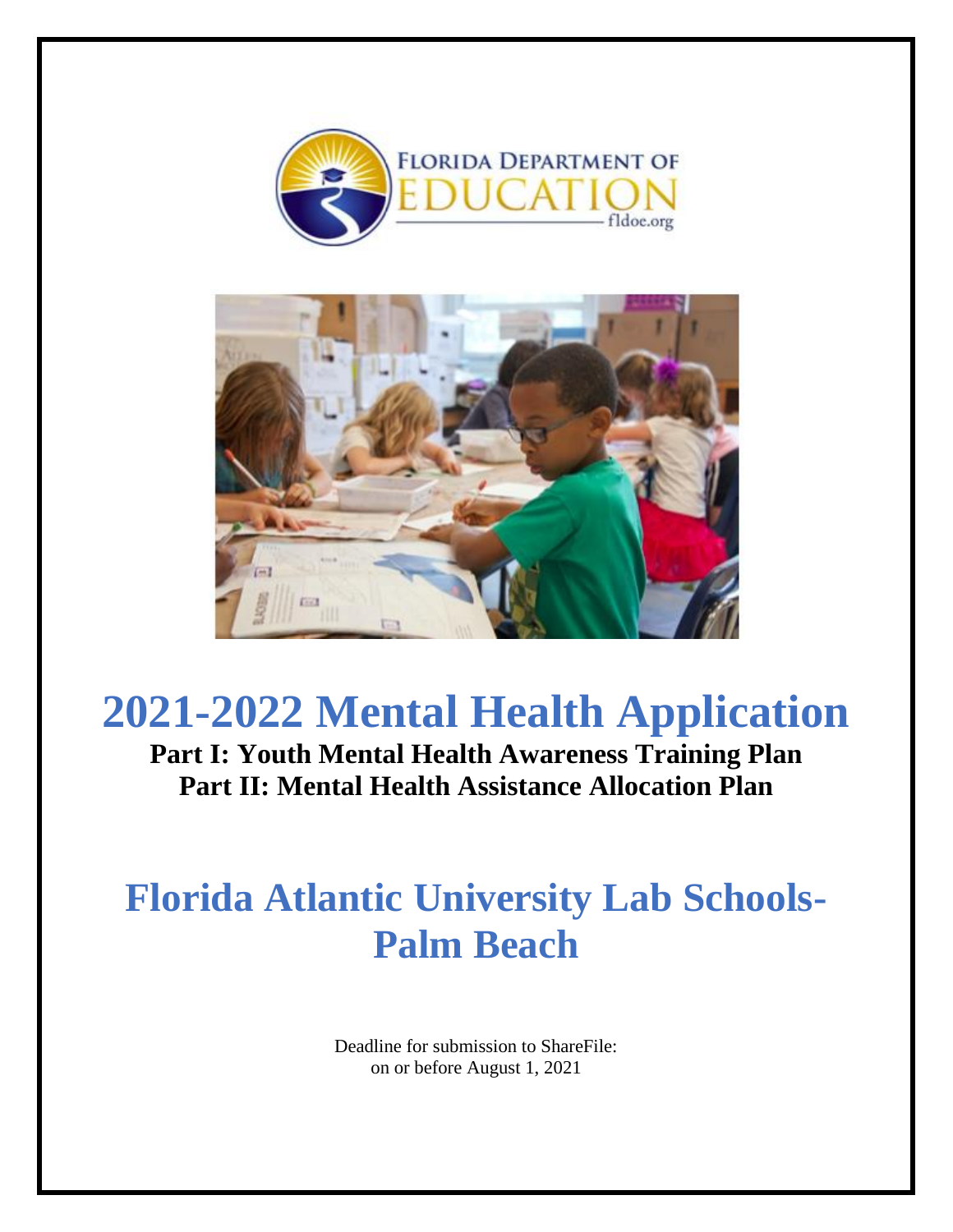### **Purpose**

The purpose of the combined mental health application is to streamline and merge two programs into one application. The Youth Mental Health Awareness Training (YMHAT) Plan and the Mental Health Assistance Allocation (MHAA) Plan are to provide supplemental funding to districts so schools can establish, expand and/or improve mental health care, awareness and training and offer a continuum of services. These allocations are appropriated annually to serve students and families through resources designed to foster quality mental health. This application is separated into two primary sections: Part I includes the YMHAT Plan and Part II includes the MHAAP

#### **Part I. Youth Mental Health Awareness Training Plan**

In accordance with section (s.) [1012.584,](http://www.leg.state.fl.us/Statutes/index.cfm?App_mode=Display_Statute&Search_String=&URL=1000-1099/1012/Sections/1012.584.html) Florida Statutes (F.S.), the YMHAT allocation is to assist districts with providing an evidence-based youth mental health awareness and assistance training program to help school personnel identify and understand the signs of emotional disturbance, mental illness and substance use disorders, and provide such personnel with the skills to help a person who is developing or experiencing an emotional disturbance, mental health or substance use problem.

#### **Part II. Mental Health Assistance Allocation Plan**

In accordance with s.  $1011.62(16)$ , F.S., the MHAA Plan allocation is to assist districts in establishing or expanding school-based mental health care; training educators and other school staff in detecting and responding to mental health issues; and connecting children, youth and families who may experience behavioral health issues with appropriate services.

#### **Submission Process and Deadline**

The application must be submitted to the Florida Department of Education (FDOE) ShareFile, [https://fldoe.sharefile.com/r-rc3dac894fc9c4e6c9ff43fbc331a4286,](https://fldoe.sharefile.com/r-rc3dac894fc9c4e6c9ff43fbc331a4286) by the deadline **August 1, 2021**. There are two submission options for charter schools:

- Option 1: District submission includes charter schools in both parts of the application.
- Option 2: Charter school(s) submit a separate application from the district.

## **Part I. Youth Mental Health Awareness Training Plan**

**YMHAT Objective:** provide an evidence-based youth mental health awareness and assistance training program to help school personnel identify and understand the signs of emotional disturbance, mental illness and substance use disorders, and provide such personnel with the skills to help a person who is developing or experiencing an emotional disturbance, mental health or substance use problem.

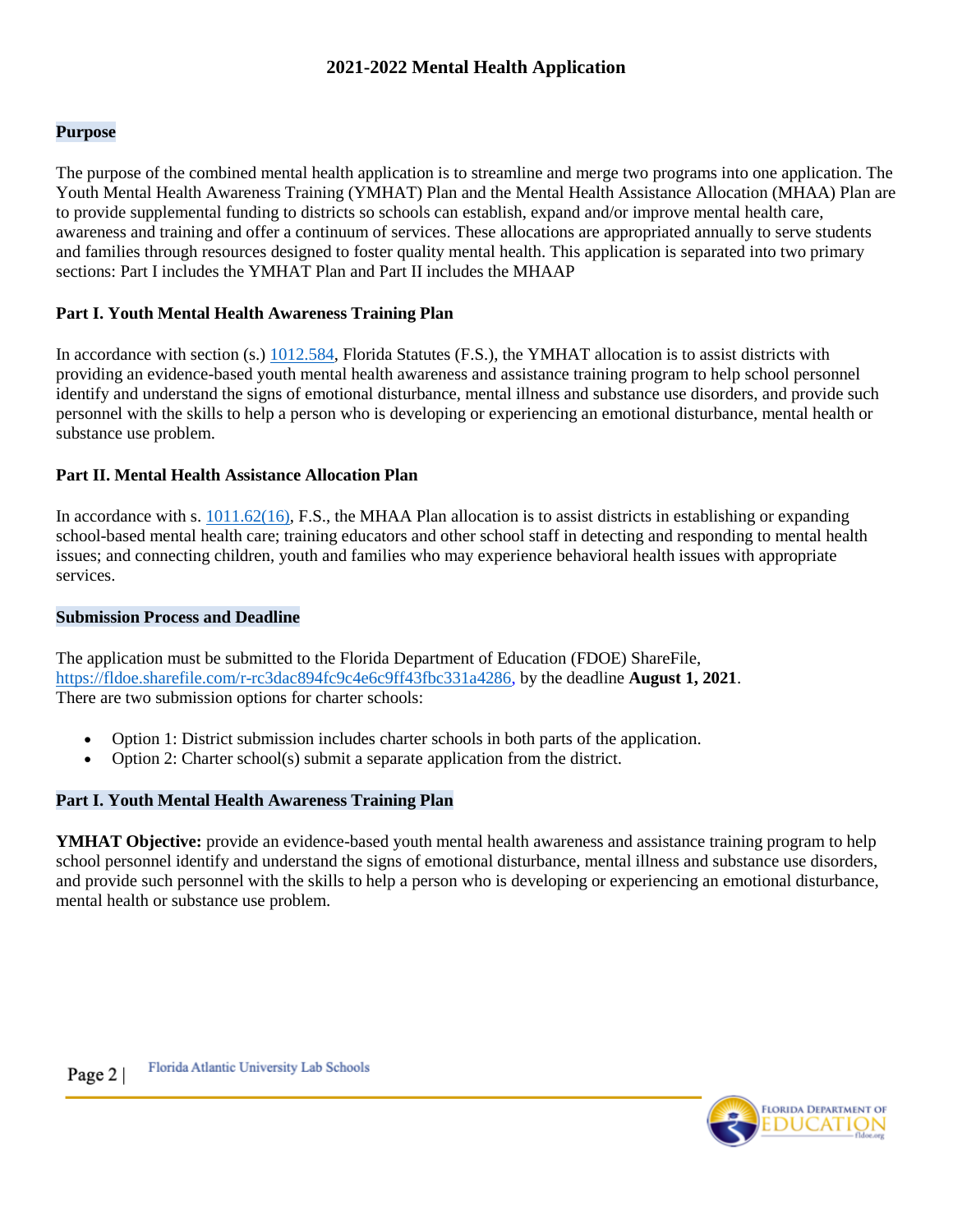# **Part I. Youth Mental Health Awareness Training Plan and Projected Budget**

## *Section A: YMHAT Training Plan*

1. What is the percentage of employees currently trained and certified in YMHAT?

There are 1% of employees trained and certified as of 6/04/21.

2. Explain the training goal(s) for the upcoming 2021-2022 school year.

1. By September 2021, 100% of instructional personnel will complete the YMHFA Program.

2. By June 2022, all school counselors will complete the YMHFA Instructor recertification requirements.

3. By June 2022, 85% of support and administrative personnel will complete the YMHFA Program.

3. In addition, the annual goal for the 2021-2022 school year is to train:

85% of employees as of 6/30/2022.

4. Explain the training goal(s) for the next 3-5 years.

1. By June 2022, all school counselors and related mental health professionals in the District will be certified and/or recertified as a YMHFA instructor.

2. By August 2021, District procedures will be established to ensure all new employees receive YMHFA training within four weeks of hire as part of their onboarding process.

3. By August 2022, FAU academic advisors working with FAUS High School early college students will receive professional learning in YMHFA.

5. What is the procedure for training new personnel to the district?

New personnel to the District will be required to complete the YMHFA program as a part of their onboarding process within the first four weeks of employment.

6. Explain how the district will utilize the following three YMHAT programs:

## **Youth Mental Health First Aid (YMHFA)**

FAUS-Palm Beach has certified four of its school counselors and mental health providers as Youth Mental Health Trainers. All counselors will be certified to train by June 2022. In SY 2022, the District will ensure that all personnel trained in the YMHFA program. The training consists of pre-course online work, and a face-to-face component. The training facilitates learning in mental health literacy and provides participants of the training the necessary skill development to effectively interact with and assist youth who are experiencing a mental health illness/issue, substance abuse disorders, emotional disturbance, or mental health crisis. Certified staff members will assist in identifying students experiencing mental health challenges, social-emotional disturbance, and/or abuse disorders.

**YMHFA Recertification** 

Staff will recertify every three (3) years in YMHFA through the curriculum provided by the National Council for Mental Wellbeing. Additionally, trainers/instructors will recertify yearly. Trainers/instructors will deliver three professional learning sessions annually within the District to ensure new staff are trained and to offer recertification sessions to all other staff members. Trainers/instructors will remain current on the latest information about mental health and how to offer assistance to students in need.

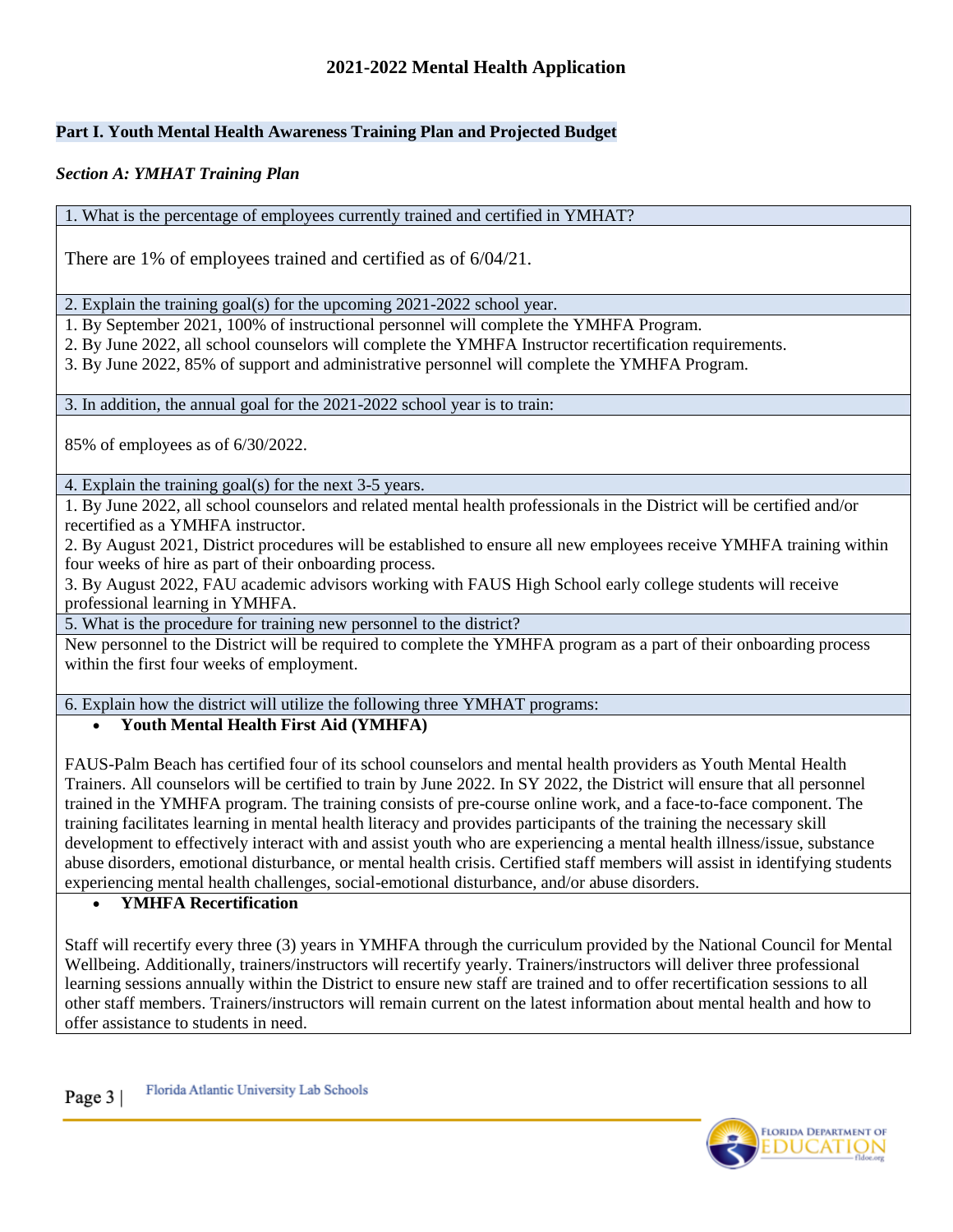# **Kognito At-Risk Modules (at all three levels: elementary, middle, high school)**

All employees have completed the appropriate Kognito simulation modules. New employees must complete the appropriate Kognito training within four weeks of employment. Training completion dates are monitored to ensure that all staff completes the required Kognito training every three years.

All staff will continue to receive updates throughout the 2021-22 school year using the Kognito Gold Standards Modules to equip staff with the necessary knowledge and skill development to effectively respond to students impacted by social emotional distress. Implementation of this ongoing learning will be delivered in a three-step format: 1) A faculty/staff meeting will be held by the designated site-based facilitator to introduce the learning and delivery method; 2) Instructional personnel and staff are provided a four-week period to complete the identified modules independently; 3) Facilitator will engage instructional personnel/staff through group discussion (face-to-face) reflecting on experiences, school-wide mental health crisis response policies and procedures, and review how to make appropriate referral to schoolbased mental health professionals and school counselors.

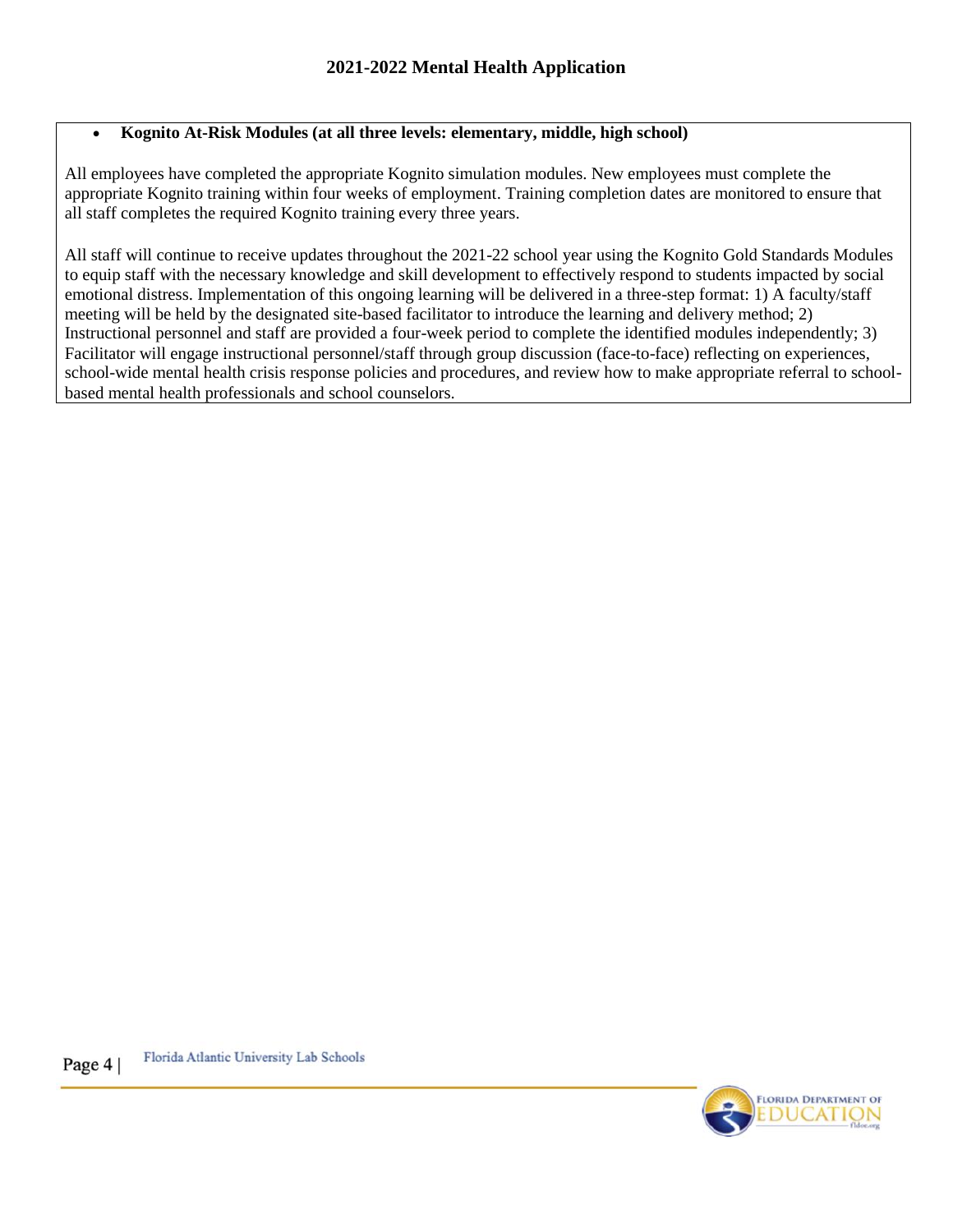# *Section B: YMHAT Projected Budget*

| <b>Categories</b>                                                                                                                                            | <b>Detailed Description, number of activities</b><br>within each category                                                                                                                                                                                                                                                                                                                                                                                                                           | <b>Cost Per/Each</b> | <b>Total Projected</b><br><b>Budget</b> by |
|--------------------------------------------------------------------------------------------------------------------------------------------------------------|-----------------------------------------------------------------------------------------------------------------------------------------------------------------------------------------------------------------------------------------------------------------------------------------------------------------------------------------------------------------------------------------------------------------------------------------------------------------------------------------------------|----------------------|--------------------------------------------|
|                                                                                                                                                              |                                                                                                                                                                                                                                                                                                                                                                                                                                                                                                     |                      | Category                                   |
| 1. Stipends<br>(Detailed # of personnel and<br>stipend cost per person)                                                                                      |                                                                                                                                                                                                                                                                                                                                                                                                                                                                                                     |                      |                                            |
| 2. Materials<br>(Detail $#$ of units x<br>individual unit cost, plus<br>shipping)                                                                            | Copy paper for face-to-face YMHFA Part 2<br>training- 2 reams $x$ \$5.65= \$11.30                                                                                                                                                                                                                                                                                                                                                                                                                   | \$5.65               | \$11.30                                    |
| 3. National Council<br>(YMHFA) Training<br>(Detailed description of each<br>training activity to include #<br>of personnel and individual<br>training costs) | Youth Mental Health First Aid Blended Training<br>Module x 86 faculty/staff x \$23.95 per course:<br><b>Course Overview Part 1</b><br>What is Youth Mental Health First Aid?<br>$\bullet$<br>Adolescent development & mental health<br>$\bullet$<br>problems in youth<br>Signs and symptoms<br>٠<br>Risks and protective factors<br>$\bullet$<br>MHFA Action Plan (ALGEE)<br><b>Course Overview Part 2</b><br>Using ALGEE in non-crisis situations<br>Using ALGEE in crisis situations<br>$\bullet$ | \$23.95              | \$2,059.70                                 |
| 4. Additional Kognito<br><b>Modules</b> (Provide the name<br>of training module and cost)                                                                    |                                                                                                                                                                                                                                                                                                                                                                                                                                                                                                     |                      |                                            |
|                                                                                                                                                              | <b>TOTAL 2021-2022 BUDGET:</b>                                                                                                                                                                                                                                                                                                                                                                                                                                                                      |                      | \$2,071.00                                 |
| 5. Additional narrative<br>(optional):                                                                                                                       |                                                                                                                                                                                                                                                                                                                                                                                                                                                                                                     |                      |                                            |
|                                                                                                                                                              |                                                                                                                                                                                                                                                                                                                                                                                                                                                                                                     |                      |                                            |

Florida Atlantic University Lab Schools Page 5 |

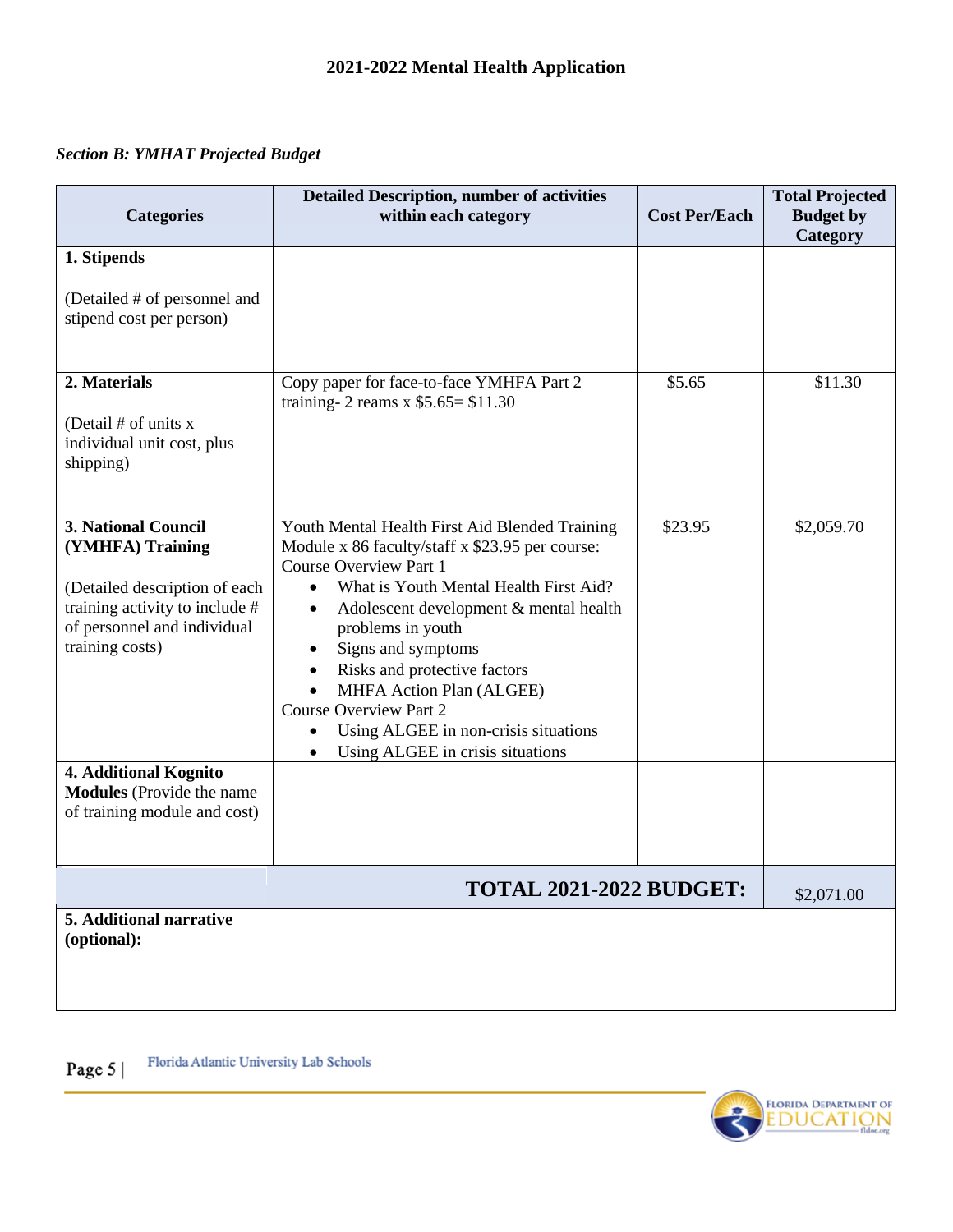## **Part II. Mental Health Assistance Allocation Plan s. [1011.62 \(16\)](http://www.leg.state.fl.us/Statutes/index.cfm?App_mode=Display_Statute&Search_String=&URL=1000-1099/1011/Sections/1011.62.html) , F.S.**

#### *Section A: MHAA Plan Assurances*

#### **The district assures...**

 $\checkmark$  One hundred percent of state funds are used to expand school-based mental health care; train educators and other school staff in detecting and responding to mental health issues; and connect children, youth and families with appropriate behavioral health services.

 $\checkmark$  Mental health assistance allocation funds do not supplant other funding sources or increase salaries or provide staff bonuses or incentives.

 $\checkmark$  Maximizing the use of other sources of funding to provide school-based mental health services (e.g., Medicaid reimbursement, third-party payments and grants).

 $\checkmark$  Collaboration with FDOE to disseminate mental health information and resources to students and families

 $\checkmark$  The district website includes local contacts, information and resources for mental health services for students and families.

 $\checkmark$  Includes a system for tracking the number of students at high risk for mental health or co-occurring substance use disorders who received mental health screenings or assessments; the number of students referred to school- based mental health services providers; the number of students referred to community-based mental health services providers; the number of students who received school-based interventions, services or assistance; and the number of students who received community-based interventions, services or assistance.

## **A school board policy or procedure has been established for...**

 $\checkmark$  Students referred for a mental health screening assessed within 15 calendar days of referral.

 $\checkmark$  School-based mental health services initiated within 15 calendar days of identification and assessment.

 $\leq$  Community-based mental health services initiated within 30 calendar days of referral coordinating mental health services with a student's primary mental health care provider and other mental health providers involved in student care.

Assisting a mental health services provider or a behavioral health provider as described in s.  $1011.62$ , F.S., respectively, or a school resource officer or school safety officer who has completed mental health crisis intervention training in attempting to verbally de-escalate a student's crisis situation before initiating an involuntary examination pursuant to s. [394.463,](http://www.leg.state.fl.us/statutes/index.cfm?App_mode=Display_Statute&URL=0300-0399/0394/Sections/0394.463.html) F.S. Procedures include must include strategies to de-escalate a crisis situation for a student with a developmental disability as that term is defined in s. 393.063, F.S.

 $\checkmark$  The requirement that in a student crisis situation, the school or law enforcement personnel must make a reasonable attempt to contact a mental health professional who may initiate an involuntary examination pursuant to s. [394.463,](http://www.leg.state.fl.us/statutes/index.cfm?App_mode=Display_Statute&URL=0300-0399/0394/Sections/0394.463.html) F.S., unless the child poses an imminent danger to self or others before initiating an involuntary examination pursuant to s. [394.463,](http://www.leg.state.fl.us/statutes/index.cfm?App_mode=Display_Statute&URL=0300-0399/0394/Sections/0394.463.html) F.S. Such contact may be in person or using telehealth, as defined in s. [456.47,](http://www.leg.state.fl.us/statutes/index.cfm?mode=View%20Statutes&SubMenu=1&App_mode=Display_Statute&Search_String=456.47,+F.S&URL=0400-0499/0456/Sections/0456.47.html) F.S. The mental health professional may be available to the school district either by contracts or interagency agreements with the managing entity, one or more local community behavioral health providers, or the local mobile response team, or be a direct or contracted school district employee.

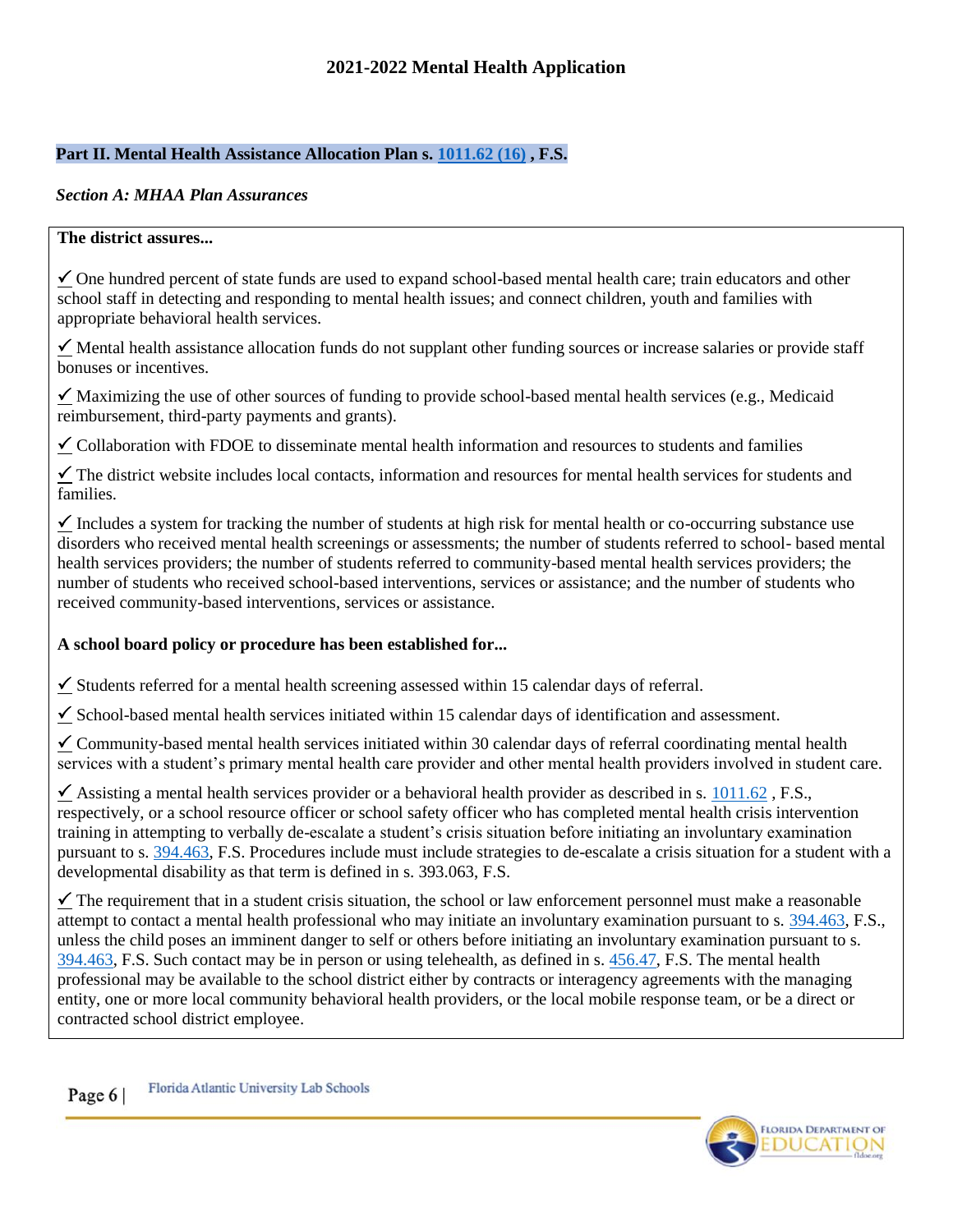# *Section B: Planned Outcomes*

**Identify one or two specific and measurable outcomes for your district's plan to achieve through the 2021-2022 evidence-based mental health program.** 

1.By June 2022, 95% of students in grades K-12 will engage in tier one social emotional learning to raise awareness about mental health wellbeing, to reduce the stigma associated with mental illness, and to promote help seeking behaviors as measured by attendance records during counselor-led sessions.

2. In the 2021-2022 SY, the District will implement age-appropriate universal screeners with students in grades K-12 as measured by the SDQ, RCADS, DASS-21, or SEH-S for enhanced identification and support for students needing Tier 2 and Tier 3 services.

#### *Section C: District Program Implementation*

#### **Please include the following in this section:**

#### **1. Evidence-Based Program (EBP) and Description**

Name and provide the essential elements of the EBP you will be implementing through a Multi-Tiered System of Supports (MTSS) using one or more of the preferred EBP/Practices found in Blue Menu [of Evidence-Based](https://www.practicewise.com/Community/BlueMenu)  [Psychosocial Interventions for Youth](https://www.practicewise.com/Community/BlueMenu) and the [SAMHSA Evidence-Based Practices Resource Center.](https://www.samhsa.gov/resource-search/ebp?rc%5B0%5D=populations:20155&keys=&items_per_page=15&sort_bef_combine=sticky_DESC&sort_by=sticky&sort_order=DESC&rc%5B0%5D=populations:20155&page=0)

Describe the key EBP components that will be implemented as well as any related activities, curricula, programs, services, policies and strategies.

**\*If you will be using another EBP other than those provided above please explain using the same format listed.** 

#### **2. EBP Implementation**

This should include:

- Explain how your district will implement evidence-based mental health services for students to improve the early identification of social, emotional, behavioral problems or substance use disorders, as well as the likelihood of at-risk students developing social, emotional, behavioral problems, depression, anxiety disorders, suicidal tendencies, and how these will assist students dealing with trauma and violence.
- Explain how the supports will deliver evidence-based mental health care assessment, diagnosis, intervention, treatment, and recovery services to students with one or more mental health or co-occurring substance abuse diagnoses and to students at high risk of such diagnoses.

#### **3. Outcome Measures**

• Provide the outcome measures of your EBPs and how each aligns with your overall annual program goals in Section 2

## **4. Multi-tiered System of Support (MTSS)**

• Identify the tier(s) of the EBP being implemented

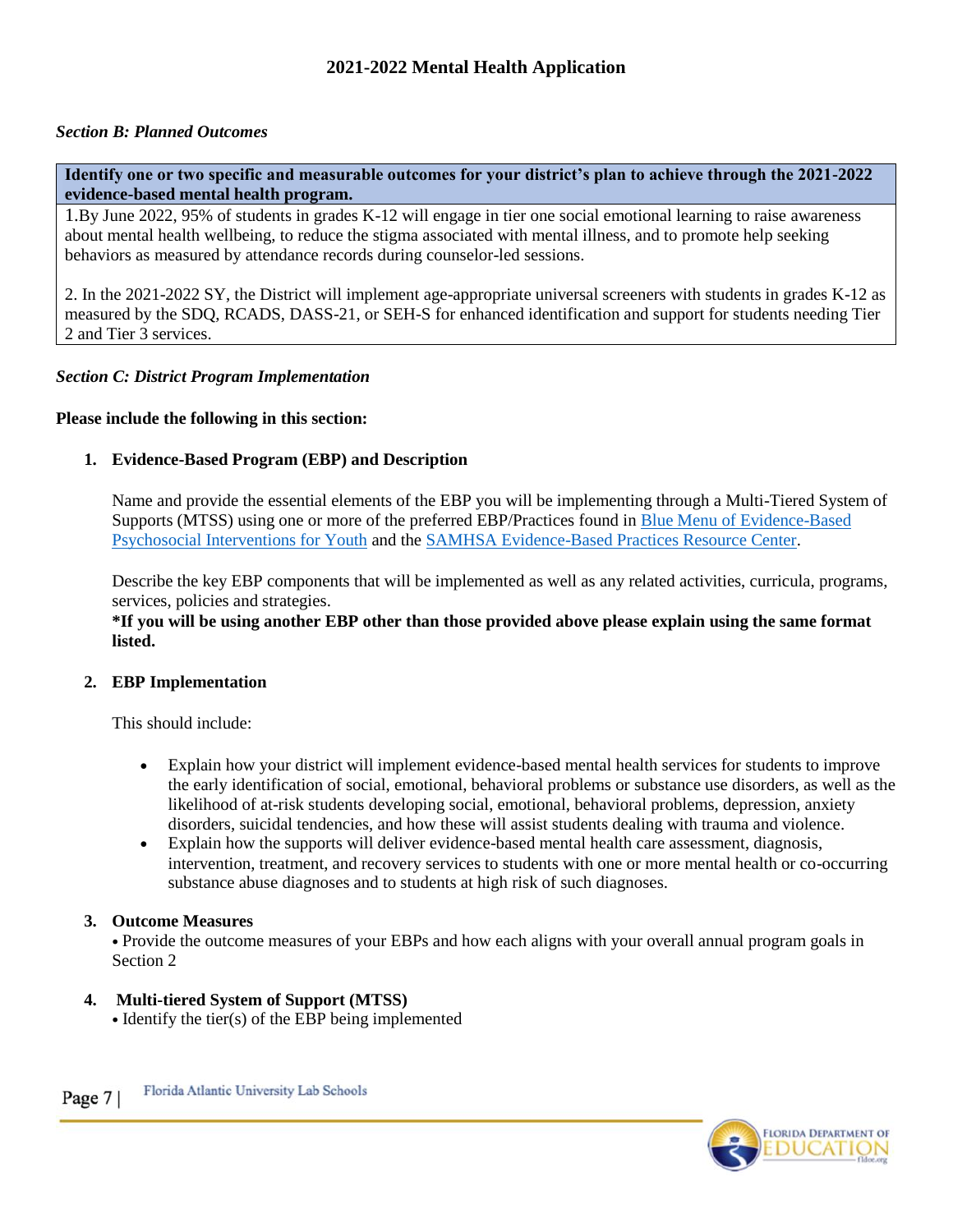# **Table 1: District Program Implementation**

| 1.<br><b>EBP</b> and Description                                                                                                                                                                                                                                                                                                                                                                                                                                                                                                                                                                                                                                                                                                                                                                                                                           | 2.<br><b>EBP</b> Implementation                                                                                                                                                                                                                                                                                                                                                                                                                                                                                                                                                                                                                                                                                                                                                                                                                                                                                                                                                                                                                                                                                                                                                                                                           | 3.<br><b>Outcome Measures</b>                                                                                                                                                                                                                                                                                                                                                                                                                              |                         | 4.<br><b>MTSS</b>       |                         |
|------------------------------------------------------------------------------------------------------------------------------------------------------------------------------------------------------------------------------------------------------------------------------------------------------------------------------------------------------------------------------------------------------------------------------------------------------------------------------------------------------------------------------------------------------------------------------------------------------------------------------------------------------------------------------------------------------------------------------------------------------------------------------------------------------------------------------------------------------------|-------------------------------------------------------------------------------------------------------------------------------------------------------------------------------------------------------------------------------------------------------------------------------------------------------------------------------------------------------------------------------------------------------------------------------------------------------------------------------------------------------------------------------------------------------------------------------------------------------------------------------------------------------------------------------------------------------------------------------------------------------------------------------------------------------------------------------------------------------------------------------------------------------------------------------------------------------------------------------------------------------------------------------------------------------------------------------------------------------------------------------------------------------------------------------------------------------------------------------------------|------------------------------------------------------------------------------------------------------------------------------------------------------------------------------------------------------------------------------------------------------------------------------------------------------------------------------------------------------------------------------------------------------------------------------------------------------------|-------------------------|-------------------------|-------------------------|
|                                                                                                                                                                                                                                                                                                                                                                                                                                                                                                                                                                                                                                                                                                                                                                                                                                                            |                                                                                                                                                                                                                                                                                                                                                                                                                                                                                                                                                                                                                                                                                                                                                                                                                                                                                                                                                                                                                                                                                                                                                                                                                                           |                                                                                                                                                                                                                                                                                                                                                                                                                                                            | $\mathbf 1$             | $\overline{2}$          | $\overline{\mathbf{3}}$ |
| K-12 universal screening for social<br>emotional, behavioral, and mental<br>health issues can help with early<br>identification of students who are at-<br>risk or in need of intervention related<br>to these concerns.<br>K-5: Strengths and Difficulties<br>Questionnaire (SDQ) measures<br>emotional problems, Conduct<br>problems, hyperactivity, peer<br>problems, prosocial behavior<br>6-8: Revised Children's Anxiety and<br>Depression Scale (RCADS) - Brief<br>version assesses anxiety and<br>depression<br>9-12: Depression Anxiety Stress<br>Scale -21 (DASS-21) to assess<br>internalizing concerns (anxiety,<br>stress, depression).<br>Social Emotional Health Survey<br>Secondary (SEHS-S) to assess social<br>emotional strengths.<br>All screeners are psychometrically<br>sound and appropriate for the age<br>groups being assessed. | Elementary: Students who have been identified<br>or referred by the School-Based Team (SBT),<br>their parent, or teacher for additional supports<br>will be given the screener by the school<br>counselor to assess their strengths and<br>difficulties and determine the appropriate level<br>of intervention/supports.<br>Middle and High School: Screener will be<br>given to students within the first three to six<br>weeks of the fall and spring semesters. School<br>counselors administer screener to students with<br>parental consent.<br>Students who score in the moderate range will<br>be identified as Tier 2 and students who score<br>in the high range will be identified as Tier 3.<br>Identified Tier 2 and Tier 3 students will be<br>referred for further school-based intervention<br>and/or community-based assessment and<br>treatment. The policies and procedures ensure<br>that students referred for a mental health<br>screening are assessed within 15 days of the<br>initial referral. School-based mental health<br>services are initiated within 15 days of<br>identification and assessment, and community-<br>based mental health services for students are<br>initiated within 30 days of referral. | <b>Evidence-Based Program</b><br>supports for Mental Health<br>Program Goal 2.<br>Improve school-based and<br>community-based<br>assessments, interventions,<br>services, and treatment to<br>identified Tier 2 and Tier 3<br>students.<br>Through the use of mental<br>health screening, early<br>identification of students<br>who are at risk are<br>identified and appropriate<br>school-based and<br>community professional<br>supports are provided. | $\overline{\mathbf{X}}$ | $\overline{\mathbf{X}}$ |                         |
| MindUp $(K-12)$ tier one classroom<br>curriculum is grounded in four course<br>pillars: Neuroscience, Positive<br>Psychology, Mindful Awareness and<br>SEL. This evidence-based curriculum<br>drives positive behavior, improves<br>learning and scholastic performances,<br>and increases empathy, optimism and<br>compassion.<br>MindUp is a proven evidence-based<br>program with over 10 years of<br>research conducted on the<br>curriculum's efficacy.                                                                                                                                                                                                                                                                                                                                                                                               | School Counselors in K-8 will deliver 15<br>lessons integrated into their tier one year-long<br>core curriculum. Lessons are reinforced by<br>classroom teachers. Counselors attend grade<br>level teacher meetings and Professional<br>Learning Communities to reinforce concepts<br>and to support classroom teachers.                                                                                                                                                                                                                                                                                                                                                                                                                                                                                                                                                                                                                                                                                                                                                                                                                                                                                                                  | <b>Evidence-Based Program</b><br>supports for Mental Health<br>Program Goal 1.<br>Improve emotional<br>regulation, and<br>emotional/behavioral<br>problems by developing<br>stronger social emotional<br>health as evidenced<br>through use of positive<br>coping skills.                                                                                                                                                                                  | $\mathbf X$             |                         |                         |

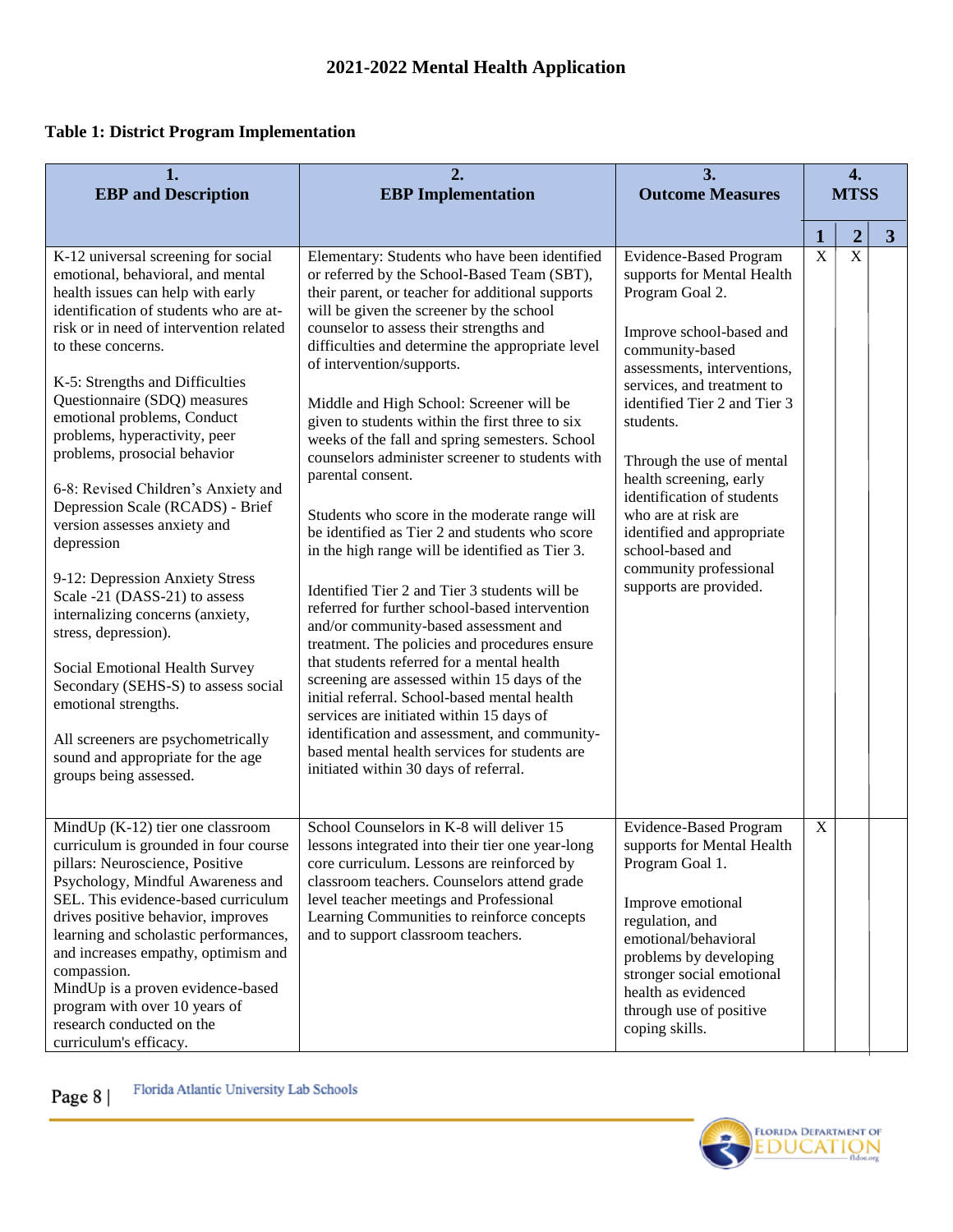| 1.<br><b>EBP</b> and Description                                                                                                                                                                                                                                                                                                                                                                                                                                                                                                                                  | 2.<br><b>EBP</b> Implementation                                                                                                                                                                                                                                                                                                                                                                                                                                                                                                                                                                                                                                                                                                                                                                                                                                                                                               | 3.<br><b>Outcome Measures</b>                                                                                                                                                                                                                                                             |              | 4.<br><b>MTSS</b> |              |
|-------------------------------------------------------------------------------------------------------------------------------------------------------------------------------------------------------------------------------------------------------------------------------------------------------------------------------------------------------------------------------------------------------------------------------------------------------------------------------------------------------------------------------------------------------------------|-------------------------------------------------------------------------------------------------------------------------------------------------------------------------------------------------------------------------------------------------------------------------------------------------------------------------------------------------------------------------------------------------------------------------------------------------------------------------------------------------------------------------------------------------------------------------------------------------------------------------------------------------------------------------------------------------------------------------------------------------------------------------------------------------------------------------------------------------------------------------------------------------------------------------------|-------------------------------------------------------------------------------------------------------------------------------------------------------------------------------------------------------------------------------------------------------------------------------------------|--------------|-------------------|--------------|
|                                                                                                                                                                                                                                                                                                                                                                                                                                                                                                                                                                   |                                                                                                                                                                                                                                                                                                                                                                                                                                                                                                                                                                                                                                                                                                                                                                                                                                                                                                                               |                                                                                                                                                                                                                                                                                           | $\mathbf{1}$ | $\overline{2}$    | $\mathbf{3}$ |
| Peer Mentoring: Program is designed<br>to provide academic and social-<br>emotional support FAU High School<br>students transitioning to a full-time<br>college course load on the FAU<br>campus. The program focuses on<br>making a smooth transition to college,<br>managing the stress of the<br>coursework, and assimilating socially<br>and emotionally as fully dual-enrolled<br>student at FAU.<br>A body of evidence supports the use<br>of a peer mentoring program to<br>advance social emotional and<br>academic success of early college<br>students. | The program is delivered through the<br>university student success course which all<br>10th grade and transfer students are required<br>to complete. Each Friday, mentors meet with<br>their mentees to provide additional support,<br>guidance, and instruction. Mentors, who are<br>11th and 12th grade early college students, are<br>developed in mentoring and coaching skills,<br>and supervised by the school-based mental<br>health counselor using the evidence based<br>curriculum College and Career Success Skills.<br>Continuous improvement of the program is<br>based on results as measured by sense of<br>belonging survey, program evaluations,<br>mentor feedback, and focus groups.                                                                                                                                                                                                                       | <b>Evidence-Based Program</b><br>supports for Mental<br>Health Program Goal 1.<br>Improve support for the<br>developmental needs and<br>challenges of early-<br>college students as<br>measured by the sense of<br>belonging survey,<br>program evaluations, and<br>focus group feedback. | $\mathbf X$  |                   |              |
| Sandy Hook Promise (2nd-12th):<br>The curriculum incorporates evidence-<br>based programs for K-12 students that<br>promotes prosocial behaviors, brings<br>awareness to mental health illness and<br>suicide, and aims to reduce school<br>violence.<br><b>Start With Hello</b> is an important<br>social and emotional learning program<br>that raises awareness to the growing<br>epidemic of social isolation and<br>creates a culture of inclusivity and<br>connectedness.                                                                                   | Students in grades K-12 are taught by their<br>school counselors the three steps to help their<br>peers in a fun and meaningful way. Students<br>are challenged to take small but powerful<br>actions to promote inclusion and support<br>students who are showing signs of loneliness<br>or social isolation. The three steps include:<br>1) See someone alone;<br>2) Reach out and help; and<br>3) Start with Hello.<br>The program is delivered in one 90-minute<br>class period and encourages students to<br>recognize others in crisis and how to seek the<br>help of a trusted adult. Throughout the school<br>year activities are presented through school-<br>wide initiatives and counselor-led classroom<br>lessons to reinforce Start With Hello<br>curriculum. School faculty, staff and parents<br>are eligible to receive training and educational<br>materials as trusted adults and program<br>implementers. | <b>Evidence-Based Program</b><br>supports for Mental<br>Health Program Goal 1.<br>Improve school climate<br>and decrease social<br>exclusivity to reduce<br>school violence and risk<br>factors associated with<br>depression and suicide.                                                | $\mathbf X$  |                   |              |

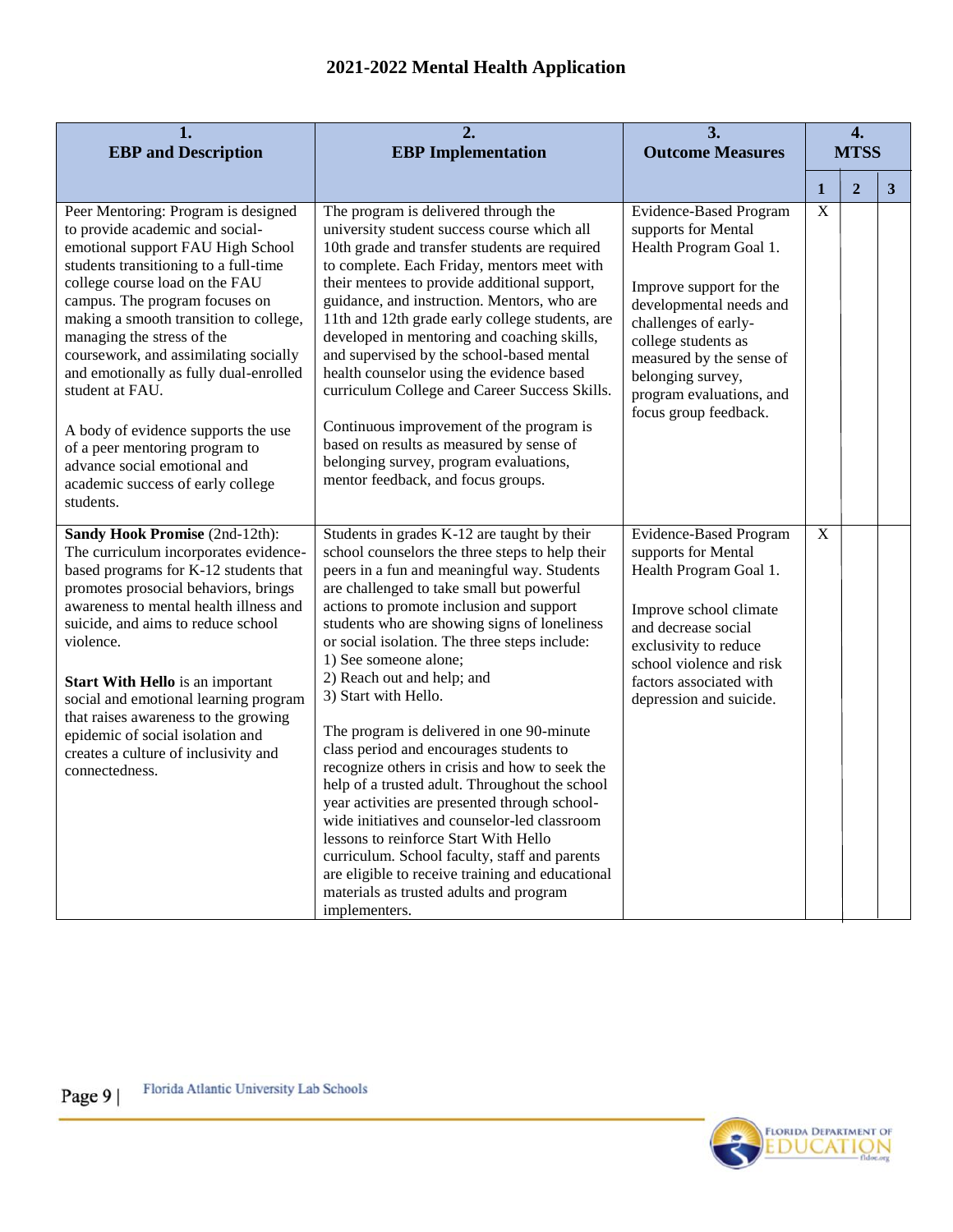| 1.<br><b>EBP</b> and Description                                                                                                                                                                                                                                                                                                                                                                                                                                                                                                                                                                                                                                                                                                                                                                                                                                                                                                                                                                                                                                                                                                                                    | 2.<br>3.<br><b>EBP</b> Implementation<br><b>Outcome Measures</b>                                                                                                                                                                                                                                                                                                                                                                                                                                                                                                                                                                                                                                                                                                                                                                            |                                                                                                                                                                                                                                                                                                                                                                                           |             | 4.<br><b>MTSS</b> |                |
|---------------------------------------------------------------------------------------------------------------------------------------------------------------------------------------------------------------------------------------------------------------------------------------------------------------------------------------------------------------------------------------------------------------------------------------------------------------------------------------------------------------------------------------------------------------------------------------------------------------------------------------------------------------------------------------------------------------------------------------------------------------------------------------------------------------------------------------------------------------------------------------------------------------------------------------------------------------------------------------------------------------------------------------------------------------------------------------------------------------------------------------------------------------------|---------------------------------------------------------------------------------------------------------------------------------------------------------------------------------------------------------------------------------------------------------------------------------------------------------------------------------------------------------------------------------------------------------------------------------------------------------------------------------------------------------------------------------------------------------------------------------------------------------------------------------------------------------------------------------------------------------------------------------------------------------------------------------------------------------------------------------------------|-------------------------------------------------------------------------------------------------------------------------------------------------------------------------------------------------------------------------------------------------------------------------------------------------------------------------------------------------------------------------------------------|-------------|-------------------|----------------|
|                                                                                                                                                                                                                                                                                                                                                                                                                                                                                                                                                                                                                                                                                                                                                                                                                                                                                                                                                                                                                                                                                                                                                                     |                                                                                                                                                                                                                                                                                                                                                                                                                                                                                                                                                                                                                                                                                                                                                                                                                                             |                                                                                                                                                                                                                                                                                                                                                                                           |             | $\overline{2}$    | $\overline{3}$ |
| <b>Monique Burr Foundation: an</b><br>evidence-informed presentation<br>education program that informs<br>children and teens on all types of<br>bullying, abuse, and victimization.<br><b>MBF Child Safety Matters (K-5):</b><br>Educates and empowers children with<br>information and strategies to prevent,<br>recognize, and respond to bullying,<br>cyberbullying, all types of abuse, and<br>digital abuse dangers.<br><b>MBF Teen Safety Matters (6-8 and</b><br>9-12): Educates and empowers teens<br>with information and strategies to<br>prevent, recognize, and respond<br>appropriately to bullying,<br>cyberbullying, all types of abuse,<br>relationship abuse, sex trafficking, and<br>digital dangers.<br><b>Mental Health Matters (K-12):</b><br>supplemental lessons for MBF Child<br>Safety Matters <sup>®</sup> and MBF Teen<br>Safety Matters <sup>®</sup> that address Mental<br>and Emotional Health and Substance<br>Use and Abuse.<br>Through the use of these evidence-<br>based programs, students will learn to<br>deal with real-life problems and<br>stressors and increase levels of peer<br>and parent support by asking for help. | Safety Matters Program is presented in two<br>comprehensive lessons ranging from 35-55<br>minutes (or in four shorter lessons) by trained<br>facilitators (school counselors) in classrooms.<br>Facilitators present turnkey scripts along with<br>engaging, interactive PowerPoints including<br>lecture, group discussion, skills-practice<br>activities, videos, and games.<br>Mental Health Matters lessons follow the same<br>format as Safety Matters lessons, They are<br>developmentally-appropriate, trauma-informed,<br>and include the same MBF 5 Safety Rules© to<br>educate and empower students to maintain<br>consistent messaging. These lessons specifically<br>address mental and emotional health, and<br>substance use and abuse.<br>Pre-and post-tests are given to measure student<br>learning and skill development. | Evidence-Based<br>Program supports for<br>Mental Health Program<br>Goal 1.<br>Improve learning and<br>skill building to<br>effectively prepare<br>students in dealing with<br>real-life problems and<br>stressors while<br>increasing students'<br>ability to ask for help<br>and support from peers<br>and adults as measure by<br>pre-and post-tests to<br>measure student<br>learning. | $\mathbf X$ | $\overline{X}$    |                |
| <b>CBT Coping Cat: Cognitive-</b><br>behavioral treatment for children (7-<br>13) with anxiety. The program<br>includes four components: 1)<br>recognizing and understanding<br>emotional and physical reactions to<br>anxiety; 2) clarifying thoughts and<br>feelings in anxious situations; 3)<br>developing plans for effective coping;<br>and 4) evaluating performance and<br>giving self-reinforcement.                                                                                                                                                                                                                                                                                                                                                                                                                                                                                                                                                                                                                                                                                                                                                       | Coping Cat is delivered in an easy-to-use small<br>group (8-sessions) lesson plan format that is<br>ideal for school counselors. When appropriate,<br>this material is also used for individual<br>counseling. Delivered in a small group setting,<br>usually encompassing eight (8) sessions with<br>guided lessons delivered by the school<br>counselor. Students are identified through<br>referral, school counselor recommendation<br>and/or through screening measures. Pre/post<br>group assessments will be delivered through the<br>small group setting.<br>Material can also be used for individual<br>counseling.                                                                                                                                                                                                                | Evidence-Based<br>Program supports for<br>Mental Health Program<br>Goal 2.<br>Decrease anxiety-related<br>problems and concerns<br>as measured by the<br>pre/post group<br>assessments.                                                                                                                                                                                                   |             | $\mathbf X$       | $\overline{X}$ |

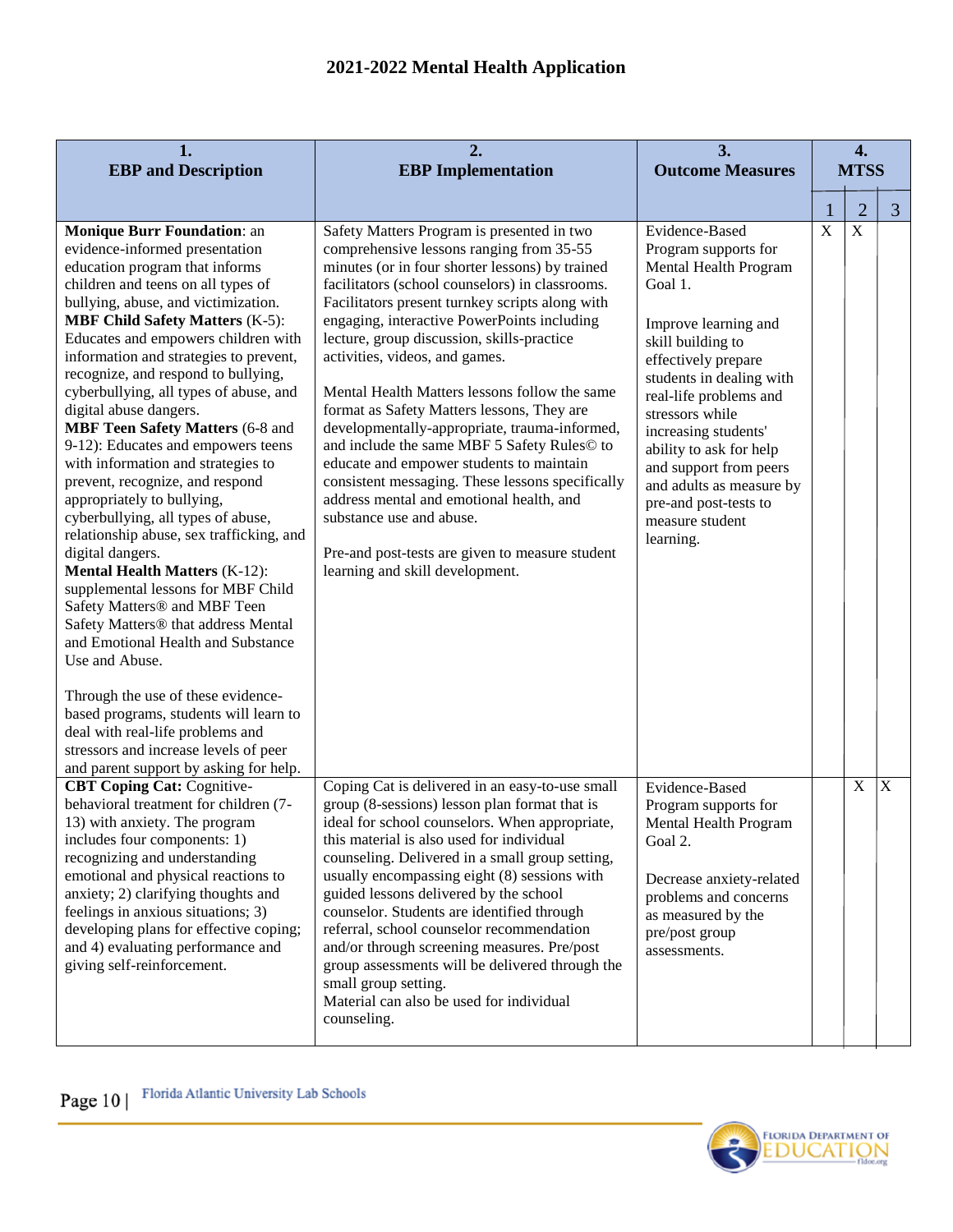| <b>EBP</b> and Description                                                                                                                                                                                                                                                                                                                                                                                                                                                                                                                                                                                     | <b>EBP</b> Implementation                                                                                                                                                                                                                                                                                                                                                                                                                         | 3.<br><b>Outcome Measures</b>                                                                                                                                                                                             | <b>MTSS</b> |   |   |
|----------------------------------------------------------------------------------------------------------------------------------------------------------------------------------------------------------------------------------------------------------------------------------------------------------------------------------------------------------------------------------------------------------------------------------------------------------------------------------------------------------------------------------------------------------------------------------------------------------------|---------------------------------------------------------------------------------------------------------------------------------------------------------------------------------------------------------------------------------------------------------------------------------------------------------------------------------------------------------------------------------------------------------------------------------------------------|---------------------------------------------------------------------------------------------------------------------------------------------------------------------------------------------------------------------------|-------------|---|---|
|                                                                                                                                                                                                                                                                                                                                                                                                                                                                                                                                                                                                                |                                                                                                                                                                                                                                                                                                                                                                                                                                                   |                                                                                                                                                                                                                           |             | 2 | 3 |
| <b>School-based Individual/Group</b><br><b>Counseling:</b> State certified school<br>counselors work with students to<br>identify student problems and work to<br>resolve problems using established<br>counseling methods.<br>Examples include Brief-Solution<br>Focused Counseling, Cognitive-<br>Behavioral Therapy,<br>Psychoeducational Therapy, and<br>Dialectical Behavior Therapy.<br>School counselors utilize evidence-<br>based counseling interventions for<br>students with one or more co-<br>occurring mental health or substance<br>abuse diagnoses and students at risk of<br>such diagnoses. | The appropriate school-based mental<br>health professional (i.e. School Counselor<br>or Licensed Mental Health Counselor)<br>provides individualized and or small<br>group counseling, based on school-level<br>data, needs assessments, and referral,<br>utilizing the evidence-based therapeutic<br>approach that matches the student's<br>needs.<br>As necessary, a referral may be made to<br>an outside community mental health<br>provider. | <b>Evidence-Based Program</b><br>supports for Mental Health<br>Program Goal 2.<br>Improve overall mental<br>health and wellbeing as<br>evidenced by school-level<br>data, needs assessments,<br>screeners, and referrals. |             | X | X |

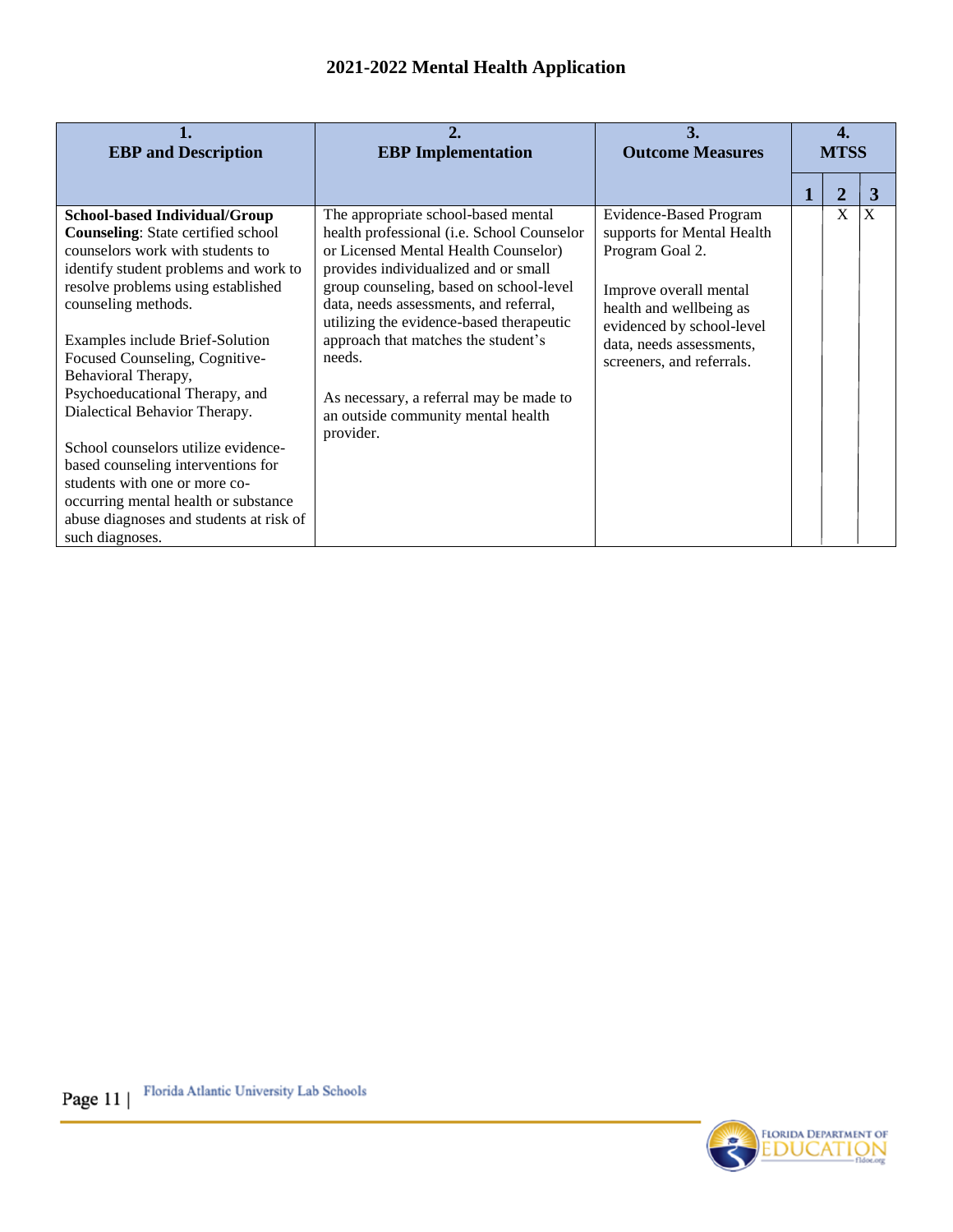# *Section D: Direct Employment*

# **Table 2: MHAA Plan Direct Employment**

| <b>Position</b>                       | <b>Current Ratio as of August 1,</b><br>2021 | 2021-2022 Proposed Ratio by<br>June 30, 2022 |
|---------------------------------------|----------------------------------------------|----------------------------------------------|
| <b>School Counselor</b>               | 1:255                                        | 1:241                                        |
| School Social Worker                  |                                              |                                              |
| School Psychologist                   | 1:7 (contract services as needed)            | 1:7 (contract services as needed)            |
| Other Licensed Mental Health Provider | 1:180-                                       | 1.171                                        |

| Direct employment policy, roles<br>and responsibilities                                                                                                                                                                                                                                                 | <b>Description</b>                                                                                                                                                                                                                                                                                                                                                                                                                                                                                                                                                                                                                                                                                                                                                                                                                                                                                                                                                                                                                                                                                                                                                                                                                                                                              |  |  |
|---------------------------------------------------------------------------------------------------------------------------------------------------------------------------------------------------------------------------------------------------------------------------------------------------------|-------------------------------------------------------------------------------------------------------------------------------------------------------------------------------------------------------------------------------------------------------------------------------------------------------------------------------------------------------------------------------------------------------------------------------------------------------------------------------------------------------------------------------------------------------------------------------------------------------------------------------------------------------------------------------------------------------------------------------------------------------------------------------------------------------------------------------------------------------------------------------------------------------------------------------------------------------------------------------------------------------------------------------------------------------------------------------------------------------------------------------------------------------------------------------------------------------------------------------------------------------------------------------------------------|--|--|
| <b>Explain how direct employment of</b><br>school-based mental health services<br>providers (school psychologists, school<br>social workers, school counselors and<br>other licensed mental health<br>professionals) will reduce staff-to-<br>student ratios.                                           | The direct employment of school-based mental health service providers reduces staff-to-<br>student ratios by allowing more counselors to see more students and provide more direct-<br>services; such as, classroom guidance, individual and group counseling, and consultation.<br>With the increase in direct services, student problems will be managed preventatively.<br>Additionally, the comprehensive counseling program has been designed to prioritize 80%<br>of the school-based mental health professionals' time on delivering direct and indirect<br>services to students.                                                                                                                                                                                                                                                                                                                                                                                                                                                                                                                                                                                                                                                                                                        |  |  |
| Describe your district's established<br>policies and procedures to increase the<br>amount of time student services<br>personnel spend providing direct<br>mental health services (e.g., review and<br>revision of staffing allocations based on<br>school or student mental health<br>assistance needs. | FAU Lab Schools- Palm Beach Comprehensive School Counseling Program is an integral<br>component of the district's mental health plan. The FAUS School Counseling Program is<br>aligned with the American School Counselor Association National Model to provide<br>counseling that is preventative in design, data-driven and developmental in nature. FAUS<br>employs two school counselors to serve 9th-12th grade, one school counselor to serve 6th-<br>8th grade, and one school counselor serves kindergarten to 5th grade. FAUS prioritizes<br>school-based mental health professionals spending 80% of time delivering direct and<br>indirect services to students. All students receive Tier 1 school counseling interventions<br>including school counseling core curriculum, including evidence-based SEL. Students in<br>need of Tier 2 or Tier 3 services can be referred by parent, teacher, administration, support<br>staff or self or will be identified through the universal screening tools. FAUS school<br>counselors provide Tier 2 (i.e. small group counseling and intervention) and Tier 3 (i.e.<br>individual counseling and intervention) services including mental health assessment,<br>intervention, and referral for diagnosis, treatment and recovery services. |  |  |
| Describe the role of school based<br>mental health providers and<br>community-based partners in the<br>implementation of your evidence based<br>mental health program.                                                                                                                                  | FAUS employs one full-time mental health counselor to provide therapeutic services to<br>targeted/identified and referred students grades 9-12 and consultation to K-8. The school-<br>based MHC provides therapeutic Tier 2 and Tier 3 services including mental health<br>assessment, diagnosis, and individual and group counseling to treat students with one or<br>more mental health or co-occurring substance abuse diagnoses and students at high risk of<br>such diagnoses. Also, the MHC provides psychoeducational therapy aimed at the<br>prevention of mental and emotional disorders. FAUS continues to focus on expanding<br>collaborative partnerships to improve the referral-based system between the provider,<br>family, and student. All referrals to community partners include informing parents of the<br>collaborative approach to addressing students' needs and parents are asked to complete a<br>signed release form for two-way communication between the school and care-provider<br>(with respect to all FERPA and HIPPA regulations).                                                                                                                                                                                                                          |  |  |

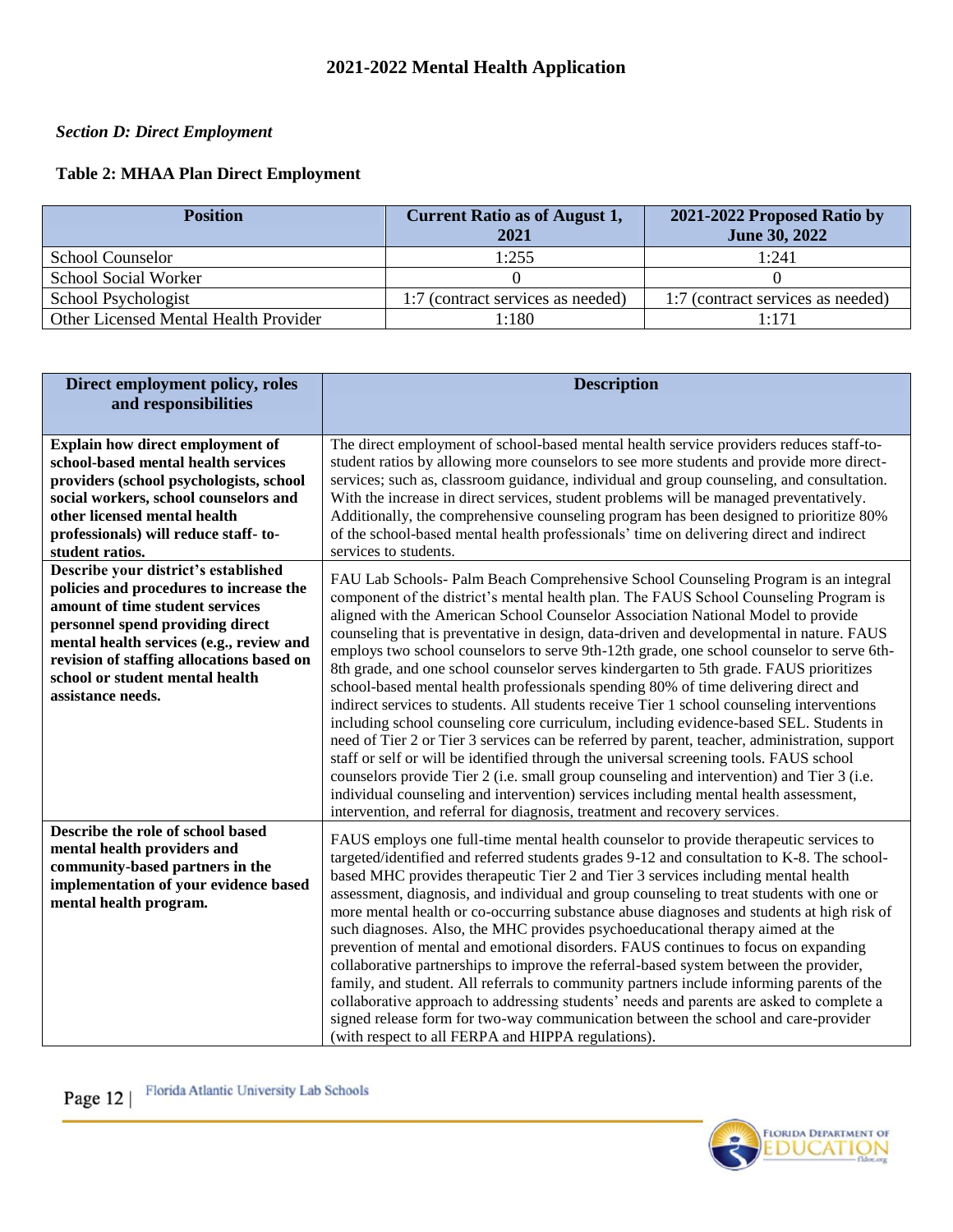## **List the contracts or interagency agreements with local behavioral health providers or Community Action Team (CAT) services and specify the type of behavioral health services being provided on or off the school campus.**

## **Table 3: MHAA Plan Contracts or Interagency Agreements and Services Provided**

| <b>Mental Health</b>                                                                                                                                                                                            | <b>Agency:</b>                                                                 | <b>Services Provided:</b>                                                                                                                                                                                                                                                                                                                                                                                                                                                                                                                                                                                                                                                                                 | <b>Funding</b>                                            |
|-----------------------------------------------------------------------------------------------------------------------------------------------------------------------------------------------------------------|--------------------------------------------------------------------------------|-----------------------------------------------------------------------------------------------------------------------------------------------------------------------------------------------------------------------------------------------------------------------------------------------------------------------------------------------------------------------------------------------------------------------------------------------------------------------------------------------------------------------------------------------------------------------------------------------------------------------------------------------------------------------------------------------------------|-----------------------------------------------------------|
| <b>Provider:</b>                                                                                                                                                                                                |                                                                                |                                                                                                                                                                                                                                                                                                                                                                                                                                                                                                                                                                                                                                                                                                           | <b>Source:</b>                                            |
| <b>Licensed Marriage</b><br>Family Therapist                                                                                                                                                                    | Florida Atlantic<br>University;<br>Counseling $&$<br>Psychological<br>Services | Provides ongoing, therapeutic services to FAUS 9th-12th grade<br>students, through the application of principles of psychotherapy, human<br>development, learning theory, group dynamics, and the etiology of<br>mental illness and dysfunctional behavior to individuals, for the purpose<br>of promoting optimal mental health, dealing with normal problems of<br>living and treating psychopathology. Services include individual and<br>group therapy.                                                                                                                                                                                                                                               | <b>Mental Health</b><br>Assistance<br>Allocation          |
| Florida Certified School<br>Counselor and PhD in<br>Counselor Ed. and<br>Supervision, FAU<br><b>Associate Professor</b>                                                                                         | Florida Atlantic<br>University;<br>Department of<br>Counselor<br>Education     | Serves as a partner in the Social-Emotional Learning framework at<br>FAUS. Faculty of the Department collaborates with school counselors<br>to develop relevant and experiential training for school teachers and<br>faculty on evidence-based SEL in classrooms and schools. FAUS<br>partnered with the Department of Counselor Education in the<br>development and implementation of the FAUS Near-Peer Mentoring<br>Program.                                                                                                                                                                                                                                                                           | <b>Jacob Javits</b><br>Educational<br>Grant               |
| Interdisciplinary Teams:<br>Licensed Marriage and<br>Family Therapist<br><b>Licensed Clinical</b><br>Psychologists<br><b>Licensed Mental Health</b><br>Counselors<br><b>Licensed Clinical Social</b><br>Workers | Faulk Center for<br>Counseling                                                 | Provides free and low-cost counseling services to people of all ages,<br>from children to the elderly. Group, individual, and family therapy is<br>provided using a variety of treatment modalities. FAUS counselors<br>work collaboratively with the Faulk Center for Counseling to connect<br>students in need of mental health support to the appropriate services.                                                                                                                                                                                                                                                                                                                                    | Foundation or<br>Individual<br>Insurance or<br>Individual |
| Interdisciplinary Teams:<br>licensed psychologists,<br>therapists, physicians,<br>etc.                                                                                                                          | South County<br>Mental Health<br>Center                                        | Provides a network of services and programs for children and<br>adolescents. The center is staffed by a full-treatment team of doctors,<br>therapists, and case managers. Services include crisis and emergency<br>services, case management and an on-site therapeutic program that<br>serves children aged 3 through 18 years who have been victims of abuse<br>or neglect or are otherwise in need of in-home support services.<br>Mobile Crisis Services: Mobile crisis team is available for youth in<br>crisis and includes an intake and evaluation unit. Children in acute<br>emotional distress may be seen 24 hours a day at the South County<br>Mental Health Center in Delray Beach, Florida. | Individual<br>Insurance or<br>Individual                  |
| Licensed Marriage and<br><b>Family Therapists</b>                                                                                                                                                               | The Chrysalis<br>Center                                                        | Provides free and low-cost counseling services to people of all ages,<br>from children to the elderly. Group, individual, and family therapy is<br>provided using a variety of treatment modalities. FAUS counselors<br>work collaboratively with the Chrysalis Center to connect students in<br>need of mental health support to the appropriate services.                                                                                                                                                                                                                                                                                                                                               | Center or<br>Individual<br>Insurance or<br>Individual     |